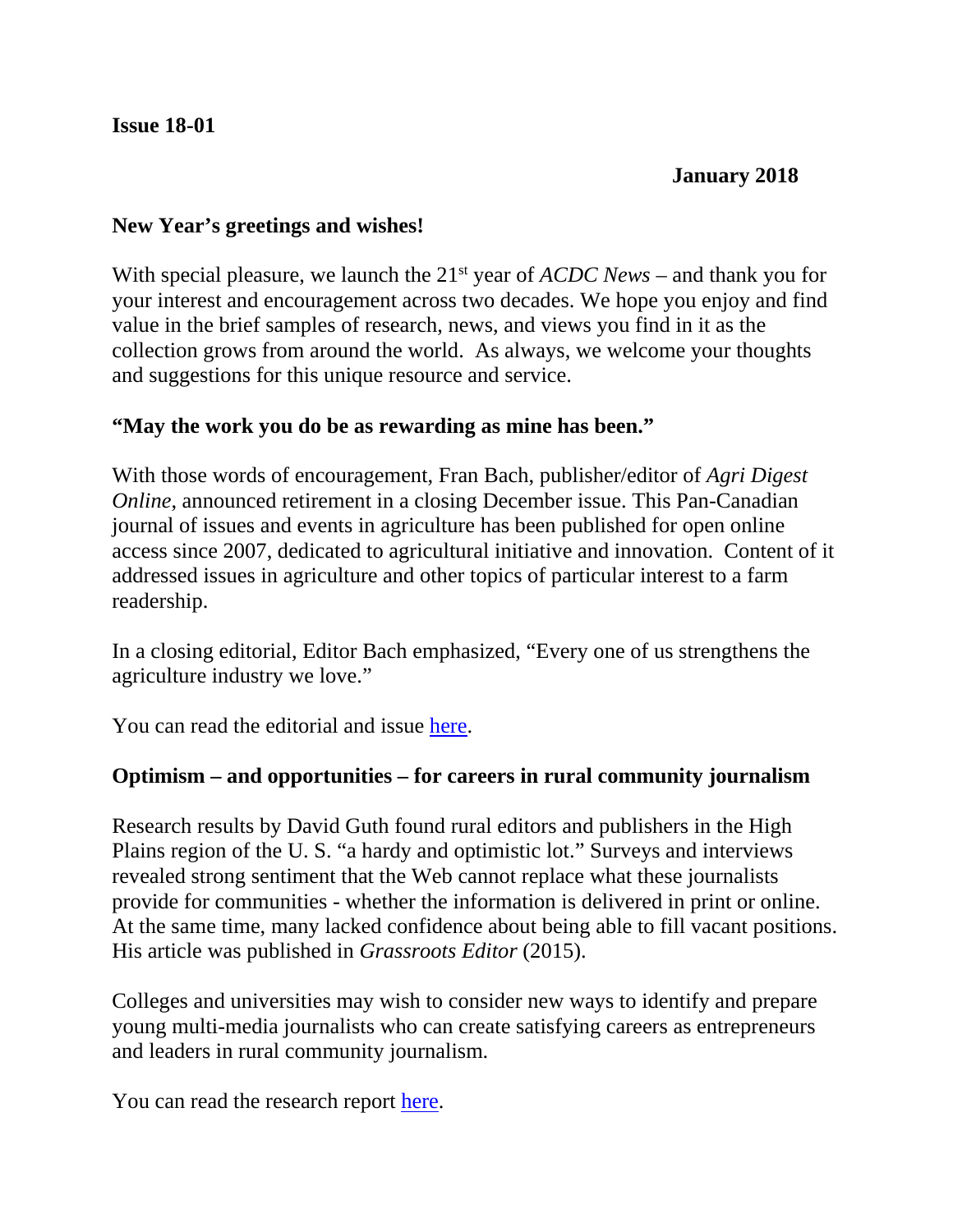# **"The agriculture beat is a crucial lens on a changing climate"**

That title introduced a "survival story" by agricultural policy editor Chris Clayton of DTN/*The Progressive Farmer* in the *Columbia Journalism Review*. Here are a few of the points emphasized:

- "Beyond national disasters... fewer and fewer journalists use their beats to report on the national intersection between climate change, agriculture, and food,"
- "American journalism is just scratching the surface of potential climate hazards to national and global stability."
- "Reporters dedicated to covering agriculture could provide another critical window to the impacts of climate change in their communities. But agricultural reporters are fewer and farther between."
- "Reporting on climate change to a rural audience can also be a risk."

You can read the story [here.](https://www.cjr.org/special_report/climate-change-agriculture-food/php)

# **An egg may be an egg – unless it's labeled organic, range-free, or cage-free**

A 2017 conference paper we added recently to the ACDC collection examined the effect of food label terms on the price of shell eggs sold at retail. Using weekly IRI scanner data (2010-2016), the researchers found these price premiums for messaging on single labels:

- "Organic" 48% price premium over conventional eggs
- "Free-range"  $-33%$  price premium
- "Cage-free"  $-26\%$  price premium

Other findings featured the price effects when multiple terms were used on carton labels to describe production processes and nutritional benefits.

You can read the research report [here.](http://ageconsearch.umn.edu/record/258267)

## **Challenges to rural journalism in Pakistan**

That title introduces a 2015 article we added recently from the *Frontier Women University Journal of Social Sciences*. Researcher Saqib Riaz surveyed a sample of 500 rural journalists working nationwide. Respondents were associated as reporters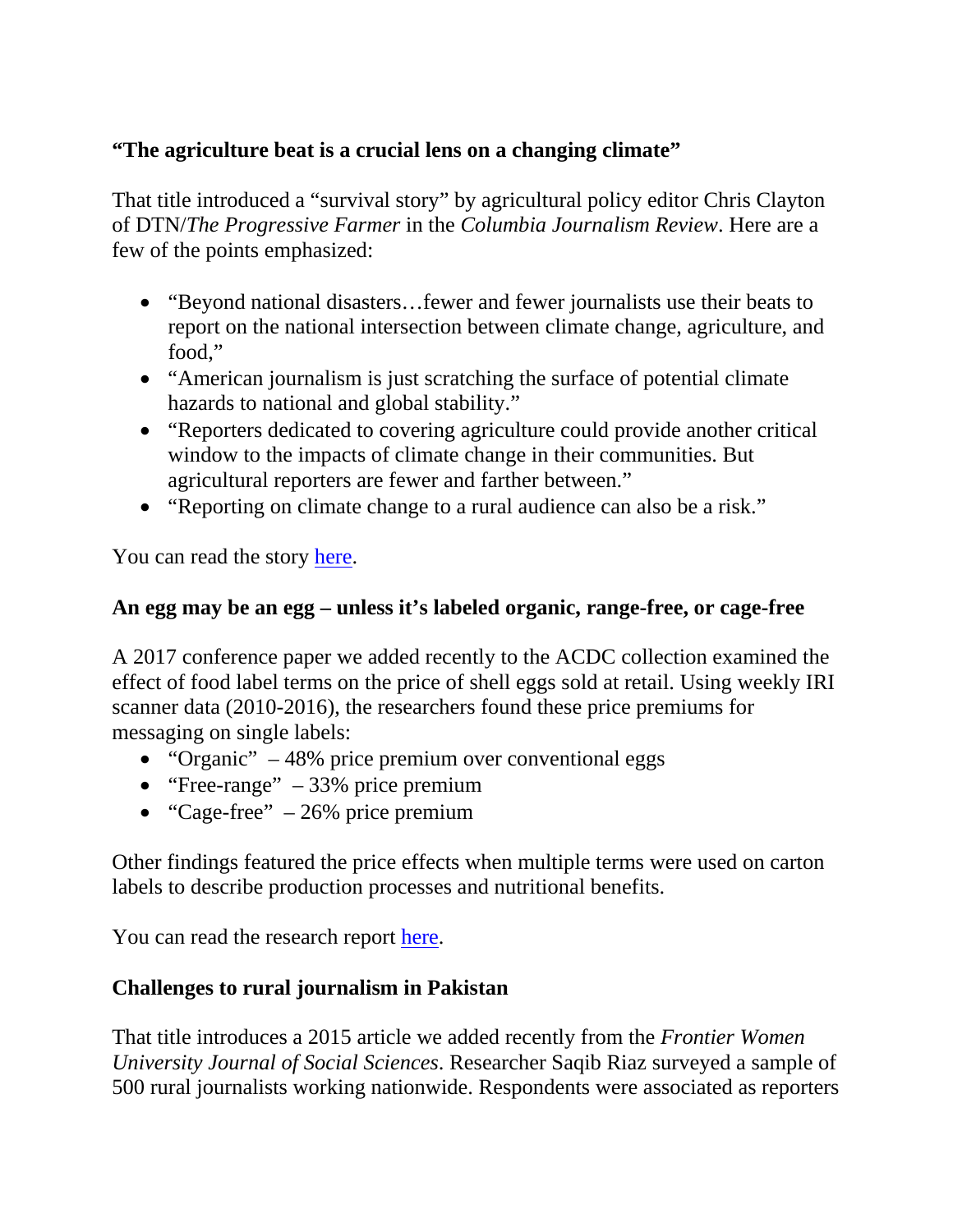or correspondents with television channels, newspapers, magazines, and news agencies working in the big cities of Pakistan. Among the findings:

- 60% were paid no salaries or other financial benefits
- 46% held bachelor's or master's degrees
- 55% had no professional training as rural journalists
- 55% had no use of computer technology
- 57% said their media organizations place top priority on news about activities of political parties and local political leaders

Author Riaz concluded that "the media organizations, relevant governmental organizations and the civil society at large should play their role for strengthening rural journalism in Pakistan."

You can read the article [here.](http://www.sbbwu.edu.pk/journal/Jan%202016/8.Challenges%20to%20Rural%20Journalism%20in%20Pakistan.pdf)

# **Communicator events approaching**

February 4-5, 2018

Research reporting in the Agricultural Communications Section, Southern Association of Agricultural Scientists (SAAS) conference in Jacksonville, FL. Information:<https://sites.google.com/a/extension.org/saasagcomm/>

April 8-10, 2018 Annual meeting of the North American Agricultural Journalists (NAAJ) in Washington, D.C. Information:<http://www.naaj.net/meetings>

April 10-13, 2018 "Power Up" Agri-Marketing Conference of the National Agri-Marketing Association (NAMA) in Kansas City, Missouri. Information:<http://nama.org/amc/home-2018>

April 16-20, 2018 Conference of the Association for International Agricultural and Extension Education (AIAEE) in Merida, Yucatan, Mexico. Information:<https://www.aiaee.org/>